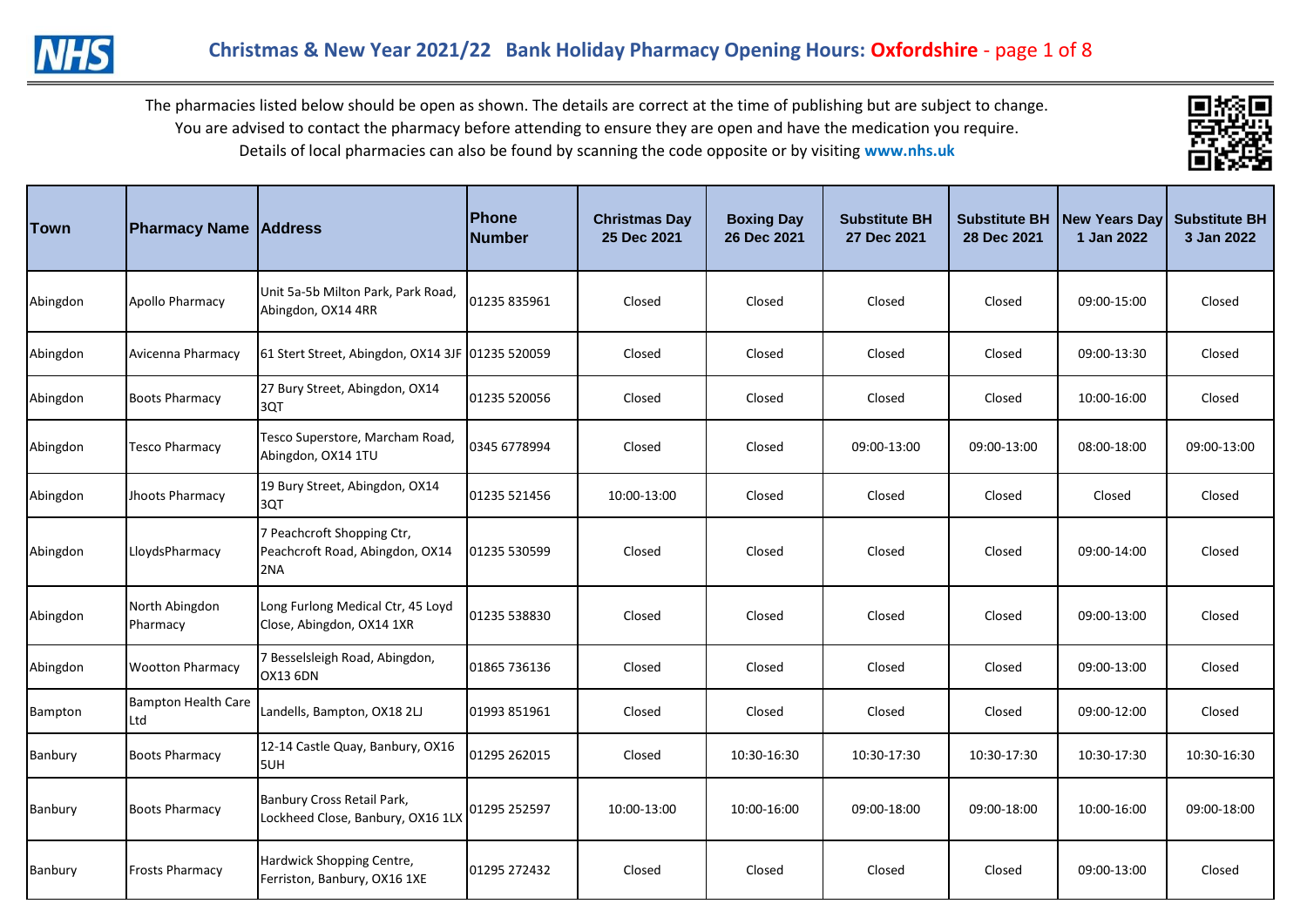



| Town            | <b>Pharmacy Name Address</b>     |                                                              | Phone<br><b>Number</b> | <b>Christmas Day</b><br>25 Dec 2021 | <b>Boxing Day</b><br>26 Dec 2021 | <b>Substitute BH</b><br>27 Dec 2021 | <b>Substitute BH</b><br>28 Dec 2021 | <b>New Years Day</b><br>1 Jan 2022 | <b>Substitute BH</b><br>3 Jan 2022 |
|-----------------|----------------------------------|--------------------------------------------------------------|------------------------|-------------------------------------|----------------------------------|-------------------------------------|-------------------------------------|------------------------------------|------------------------------------|
| Banbury         | Knights Banbury<br>Pharmacy      | Unit 2, Burchester Place,<br>Grimsbury, Banbury, OX16 3WT    | 01295 278281           | Closed                              | Closed                           | Closed                              | Closed                              | 09:00-13:00                        | Closed                             |
| Banbury         | Lloydspharmacy (in<br>Sainsbury) | 642 Oxford Road, Banbury, OX16<br>9XA                        | 01295 703131           | Closed                              | 10:00-16:00                      | 10:00-16:00                         | 10:00-16:00                         | 08:00-18:00                        | 10:00-16:00                        |
| Banbury         | Peak Pharmacy                    | 58 Orchard Way, Banbury, OX16<br>0EN                         | 01295 262656           | Closed                              | Closed                           | Closed                              | Closed                              | 09:00-11:30                        | Closed                             |
| Banbury         | Superdrug Pharmacy               | 34-35 Castle Quay, Cherwell Walk,<br>Banbury, OX16 5UN       | 01295 269318           | Closed                              | 10:30-16:30                      | Closed                              | Closed                              | 08:30-18:00                        | Closed                             |
| Benson          | LloydsPharmacy                   | 23 High Street, Benson, OX10 6RP                             | 01491 838686           | Closed                              | Closed                           | Closed                              | Closed                              | 10:00-12:30                        | Closed                             |
| <b>Bicester</b> | <b>Ahmeys Pharmacy</b>           | 2 Market Square, Bicester, OX26<br>6AA                       | 01869 240460           | Closed                              | 09:00-19:00                      | Closed                              | Closed                              | 08:00-23:00                        | Closed                             |
| <b>Bicester</b> | <b>Bicester Pharmacy</b>         | 134 Buckingham Crescent, Bicester,<br><b>OX26 4HB</b>        | 01869 321549           | 10:00-13:00                         | Closed                           | Closed                              | Closed                              | Closed                             | Closed                             |
| <b>Bicester</b> | <b>Boots Pharmacy</b>            | 33-35 Sheep Street, Bicester, OX26<br>6JJ                    | 01869 252030           | Closed                              | Closed                           | Closed                              | 10:00-16:00                         | 09:30-13:00;<br>14:00-15:30        | Closed                             |
| <b>Bicester</b> | Jardines Pharmacy                | Unit 5, Barbery Place, Bicester,<br><b>OX26 3HA</b>          | 01869 324965           | Closed                              | Closed                           | Closed                              | Closed                              | 09:00-13:00                        | Closed                             |
| <b>Bicester</b> | Jardines Pharmacy                | 2 Nightingale Place, Langford<br>Village, Bicester, OX26 6XX | 01869 323008           | Closed                              | Closed                           | Closed                              | Closed                              | 09:00-13:00                        | Closed                             |
| <b>Bicester</b> | LloydsPharmacy                   | The Old Barn, Coker Close, Bicester,<br><b>OX26 6AE</b>      | 01869 240972           | Closed                              | Closed                           | Closed                              | Closed                              | 09:00-10:30,<br>12:00-13:00        | Closed                             |
| <b>Bicester</b> | Lloydspharmacy (in<br>Sainsbury) | Pioneer Sq, Bure Place, Bicester,<br>OX26 6FA                | 01869 246500           | Closed                              | 10:00-16:00                      | 10:00-16:00                         | 10:00-16:00                         | 07:00-22:00                        | 10:00-16:00                        |
| Bicester        | Superdrug Chemists               | 39 Sheep Street, Bicester, OX26 6JJ 01869 248822             |                        | Closed                              | 10:00-16:00                      | Closed                              | Closed                              | 08:30-18:00                        | Closed                             |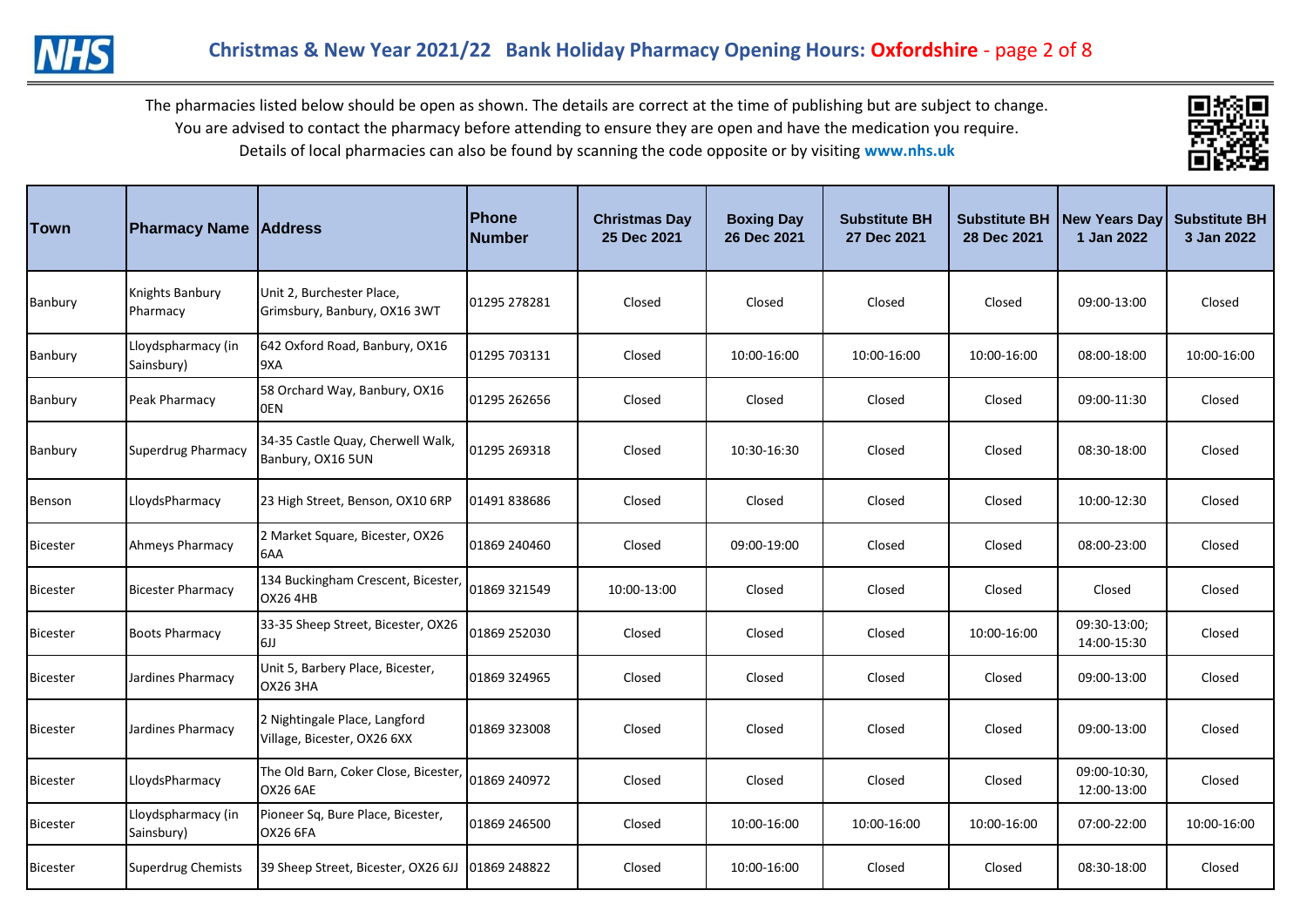



| Town                   | <b>Pharmacy Name Address</b>                |                                                                                    | <b>Phone</b><br>Number | <b>Christmas Day</b><br>25 Dec 2021 | <b>Boxing Day</b><br>26 Dec 2021 | <b>Substitute BH</b><br>27 Dec 2021 | <b>Substitute BH</b><br>28 Dec 2021 | <b>New Years Day</b><br>1 Jan 2022 | <b>Substitute BH</b><br>3 Jan 2022 |
|------------------------|---------------------------------------------|------------------------------------------------------------------------------------|------------------------|-------------------------------------|----------------------------------|-------------------------------------|-------------------------------------|------------------------------------|------------------------------------|
| Burford                | Robert Reavley<br><b>Dispensing Chemist</b> | 124 High Street, Burford, OX18 4QR 01993 823144                                    |                        | 10:00-13:00                         | 10:00-16:00                      | Closed                              | Closed                              | 09:00-17:00                        | Closed                             |
| Carterton              | LloydsPharmacy                              | 7 Burford Road, Carterton, OX18<br>3AG                                             | 01993 842572           | Closed                              | Closed                           | Closed                              | Closed                              | 11:00-16:00                        | Closed                             |
| Chalgrove              | Chalgrove Pharmacy                          | 60 High Street, Chalgrove, OX44 7SS 01865 890587                                   |                        | Closed                              | Closed                           | Closed                              | Closed                              | 09:00-13:00                        | Closed                             |
| Charlbury              | <b>Averose Pharmacy</b>                     | 19 Market Street, Charlbury, OX7<br>3PL                                            | 01608 810315           | Closed                              | Closed                           | Closed                              | Closed                              | 09:00-13:00                        | Closed                             |
| Chinnor                | LloydsPharmacy                              | Shop 5, 28 Church Road, Chinnor,<br>OX39 4PG                                       | 01844 351340           | Closed                              | Closed                           | Closed                              | Closed                              | 09:00-13:00                        | Closed                             |
|                        | Chipping Norton Boots Pharmacy              | 18 High Street, Chipping Norton,<br>OX7 5AD                                        | 01608 642523           | Closed                              | 10:00-16:00                      | 10:00-13:00                         | 10:00-16:00                         | 08:30-17:30                        | 10:00-16:00                        |
| <b>Chipping Norton</b> | <b>Chipping Norton</b><br>Pharmacy          | Chipping Norton Hth Ctr, Russell<br>Way, London Road, Chipping<br>Norton, OX7 5FA  | 01608 648002           | Closed                              | 10:30-16:30                      | Closed                              | Closed                              | 07:00-22:00                        | Closed                             |
|                        | Chipping Norton Topside Pharmacy            | 6a High Street, Chipping Norton,<br>OX7 5AD                                        | 01608 642731           | 10:00-13:00                         | Closed                           | Closed                              | Closed                              | 09:00-17:30                        | Closed                             |
| Cholsey                | <b>Rowlands Pharmacy</b>                    | 1 The Pound, Cholsey, OX10 9NS                                                     | 01491 652392           | Closed                              | Closed                           | Closed                              | Closed                              | 09:00-13:00                        | Closed                             |
| Deddington             | MediPill Pharmacy                           | The Studio, Hudson Street,<br>Deddington, OX15 0SW                                 | 01869 337583           | Closed                              | Closed                           | Closed                              | 09:00-14:00                         | 08:30-13:00                        | 09:00-14:00                        |
| Didcot                 | <b>Boots Pharmacy</b>                       | Unit 40, 48 The Orchard Centre,<br>Didcot, OX11 7LG                                | 01235 812241           | Closed                              | Closed                           | 10:00-16:00                         | 10:00-16:00                         | 09:00-18:00                        | 10:00-16:00                        |
| Didcot                 | Day Lewis Pharmacy                          | 108 Greenwood Way, Harwell,<br>Didcot, OX11 6GD                                    | 01235 811750           | Closed                              | Closed                           | Closed                              | Closed                              | 09:00-12:00;<br>14:30-17:00        | Closed                             |
| Didcot                 | LloydsPharmacy                              | Woodlands Medical Centre,<br>Woodlands Road, Off Wantage<br>Road, Didcot, OX11 0BB | 01235 812242           | Closed                              | Closed                           | Closed                              | Closed                              | 09:30-12:00                        | Closed                             |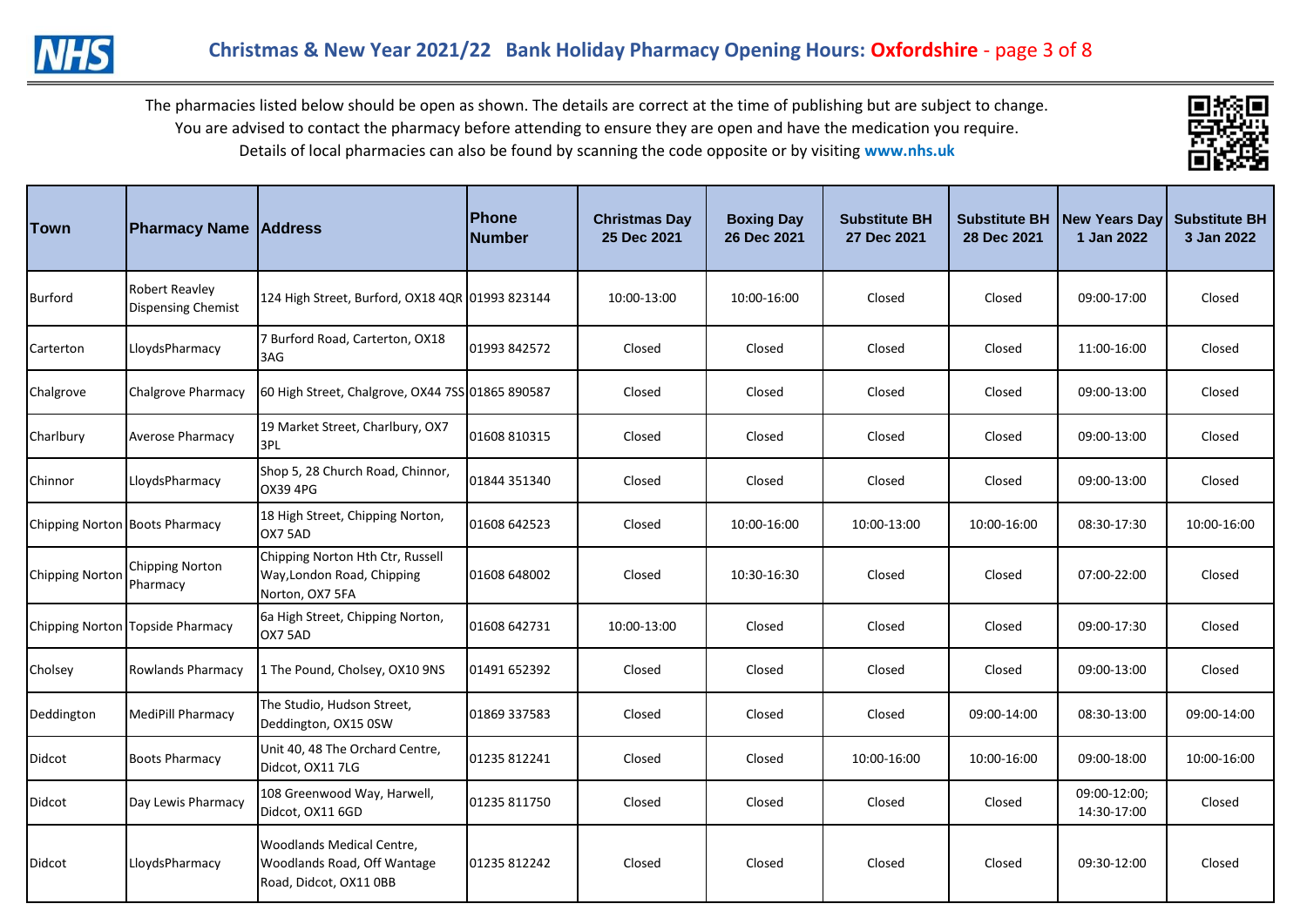



| Town                 | <b>Pharmacy Name Address</b>     |                                                                  | Phone<br>Number | <b>Christmas Day</b><br>25 Dec 2021 | <b>Boxing Day</b><br>26 Dec 2021 | <b>Substitute BH</b><br>27 Dec 2021 | <b>Substitute BH</b><br>28 Dec 2021 | <b>New Years Day</b><br>1 Jan 2022 | <b>Substitute BH</b><br>3 Jan 2022 |
|----------------------|----------------------------------|------------------------------------------------------------------|-----------------|-------------------------------------|----------------------------------|-------------------------------------|-------------------------------------|------------------------------------|------------------------------------|
| Didcot               | Lloydspharmacy (in<br>Sainsbury) | Central Drive, Didcot, OX11 7ND                                  | 01235 815860    | Closed                              | Closed                           | 10:00-16:00                         | 10:00-16:00                         | 07:00-22:00                        | 10:00-16:00                        |
| Didcot               | <b>Tesco Pharmacy</b>            | Wallingford Road, Didcot, OX11 9BZ 0345 6779220                  |                 | Closed                              | Closed                           | 09:00-13:00                         | 09:00-13:00                         | 08:30-18:00                        | 09:00-13:00                        |
| Eynsham              | LloydsPharmacy                   | 64 Acre End Street, Eynsham, OX29<br>4PD                         | 01865 881283    | Closed                              | Closed                           | Closed                              | Closed                              | 09:00-14:00                        | Closed                             |
| Faringdon            | Faringdon Pharmacy               | 3 London Street, Faringdon, SN7<br>7AE                           | 01367 244632    | Closed                              | 09:00-13:05                      | 10:00-14:00                         | 10:00-14:00                         | 07:00-23:00                        | 10:00-14:00                        |
| Faringdon            | <b>Boots Pharmacy</b>            | 17 Market Place, Faringdon, SN7<br>7HP                           | 01367 240505    | Closed                              | Closed                           | Closed                              | Closed                              | 09:00-13:00                        | Closed                             |
| Goring-On-<br>Thames | LloydsPharmacy                   | High Street, Goring-On-Thames,<br>Goring-On-Thames, RG8 9AT      | 01491 872124    | Closed                              | Closed                           | Closed                              | Closed                              | 09:00-17:00                        | Closed                             |
| Henley-On-<br>Thames | <b>Boots Pharmacy</b>            | 5/7 Bell Street, Henley-On-Thames,<br>RG9 2BA                    | 01491 574132    | Closed                              | 10:30-16:30                      | Closed                              | Closed                              | 09:00-18:00                        | Closed                             |
| Henley-On-<br>Thames | <b>Henley Pharmacy</b>           | 25 Bell Street, Henley-On-Thames,<br>RG9 2BA                     | 01491 574142    | Closed                              | Closed                           | Closed                              | Closed                              | 09:00-13:00;<br>14:00-15:00        | Closed                             |
| Henley-On-<br>Thames | <b>Tesco Pharmacy</b>            | Tesco Superstore, 359 Reading<br>Road, Henley-On-Thames, RG9 4HA | 0345 6779343    | Closed                              | Closed                           | 09:00-13:00                         | 09:00-13:00                         | 09:00-18:00                        | 09:00-13:00                        |
| Kidlington           | Kidlington Pharmacy              | Kidlington Health Centre, Exeter<br>Close, Kidlington, OX5 1AP   | 01865 371471    | Closed                              | 07:30-20:00                      | Closed                              | Closed                              | 07:30-20:00                        | Closed                             |
| Kidlington           | Lloydspharmacy (in<br>Sainsbury) | Sainsbury Store, Oxford Road,<br>Kidlington, OX5 2PE             | 01865 371554    | Closed                              | 10:00-16:00                      | 10:00-16:00                         | 10:00-16:00                         | 07:00-22:00                        | 10:00-16:00                        |
| Kidlington           | Parade Pharmacy                  | 18 The Parade, Oxford Road,<br>Kidlington, OX5 1DB               | 01865 373333    | Closed                              | Closed                           | Closed                              | Closed                              | 09:00-17:30                        | Closed                             |
| Oxford               | Ahmeys Late Night<br>Pharmacy    | 150 Oxford Road, Cowley, Oxford,<br>OX4 2EA                      | 01865 777278    | Closed                              | Closed                           | Closed                              | Closed                              | 09:00-13:00                        | Closed                             |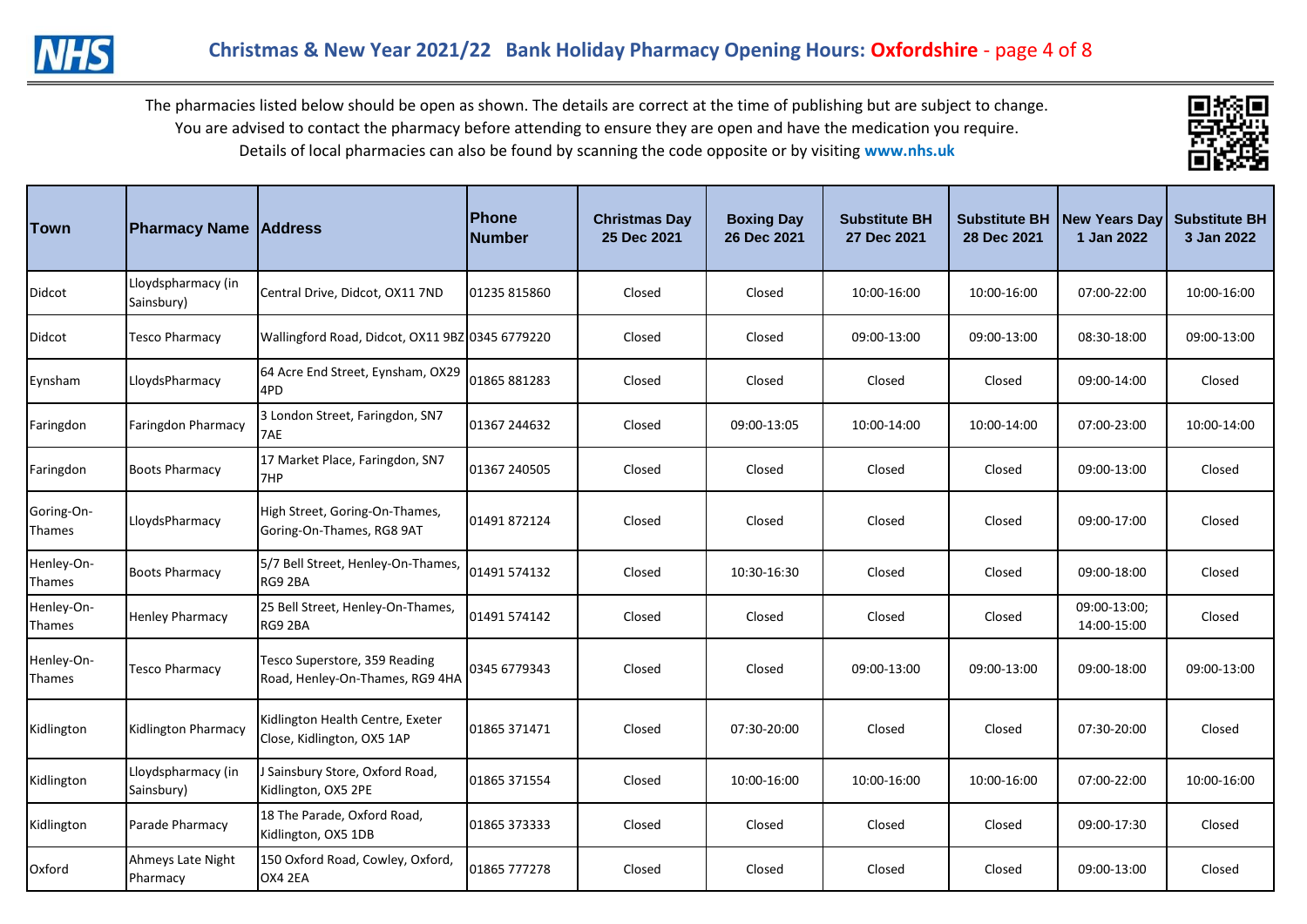



| Town          | <b>Pharmacy Name Address</b> |                                                                    | Phone<br><b>Number</b> | <b>Christmas Day</b><br>25 Dec 2021 | <b>Boxing Day</b><br>26 Dec 2021 | <b>Substitute BH</b><br>27 Dec 2021 | <b>Substitute BH</b><br>28 Dec 2021 | New Years Day<br>1 Jan 2022 | <b>Substitute BH</b><br>3 Jan 2022 |
|---------------|------------------------------|--------------------------------------------------------------------|------------------------|-------------------------------------|----------------------------------|-------------------------------------|-------------------------------------|-----------------------------|------------------------------------|
| Oxford        | Avicenna Pharmacy            | 172 Kennington Road, Kennington,<br>Oxford, OX1 5PG                | 01865 736593           | Closed                              | Closed                           | Closed                              | Closed                              | 09:00-13:00                 | Closed                             |
| Oxford        | <b>Barton Pharmacy</b>       | 6 Underhill Circus, Barton, Oxford,<br>OX3 9LU                     | 01865 763106           | 09:00-12:00                         | Closed                           | Closed                              | Closed                              | Closed                      | Closed                             |
| Oxford        | <b>Boots Pharmacy</b>        | 6-8 Cornmarket Street, Oxford, OX1<br>3HL                          | 01865 247461           | Closed                              | 11:00-17:00                      | 09:00-18:00                         | 09:00-18:00                         | 08:00-18:00                 | 09:00-18:00                        |
| Oxford        | <b>Boots Pharmacy</b>        | 151 Cowley Road, Oxford, OX4 1UT 01865 243633                      |                        | Closed                              | 10:00-16:00                      | 10:00-16:00                         | 10:00-16:00                         | 09:00-18:00                 | 10:00-16:00                        |
| <b>Oxford</b> | <b>Boots Pharmacy</b>        | Oxford Retail Park, Ambassador<br>Avenue, Oxford, OX4 6XJ          | 01865 717699           | Closed                              | 10:30-16:30                      | Closed                              | Closed                              | 08:00-22:00                 | Closed                             |
| Oxford        | <b>Boots Pharmacy</b>        | 221 Banbury Road, Summertown,<br>Oxford, OX2 7HQ                   | 01865 556852           | Closed                              | 10:00-16:00                      | Closed                              | Closed                              | 08:30-18:00                 | Closed                             |
| Oxford        | <b>Boots Pharmacy</b>        | 96 London Road, Headington,<br>Oxford, OX3 9AJ                     | 01865 762518           | Closed                              | Closed                           | Closed                              | Closed                              | 09:00-17:30                 | Closed                             |
| Oxford        | <b>Cowley Pharmacy</b>       | 258 Cowley Road, Oxford, OX4 1UH 01865 251700                      |                        | 12:00-18:00                         | 07:00-21:00                      | 12:00-18:00                         | 12:00-18:00                         | 07:00-21:30                 | 12:00-18:00                        |
| Oxford        | <b>Headington Pharmacy</b>   | Bury Knowle Health Centre, 207<br>London Road, Headington, OX3 9JA | 01865 765559           | Closed                              | Closed                           | Closed                              | Closed                              | 09:00-13:00                 | Closed                             |
| Oxford        | Jhoots Pharmacy              | 116 Walton Street, Oxford, OX2 6AJ 01865 557219                    |                        | 14:00-17:00                         | Closed                           | Closed                              | Closed                              | Closed                      | Closed                             |
| Oxford        | LloydsPharmacy               | 9 West Way Square, Botley, Oxford,<br>OX2 9TJ                      | 01865 247023           | Closed                              | Closed                           | Closed                              | Closed                              | 09:00-14:00                 | Closed                             |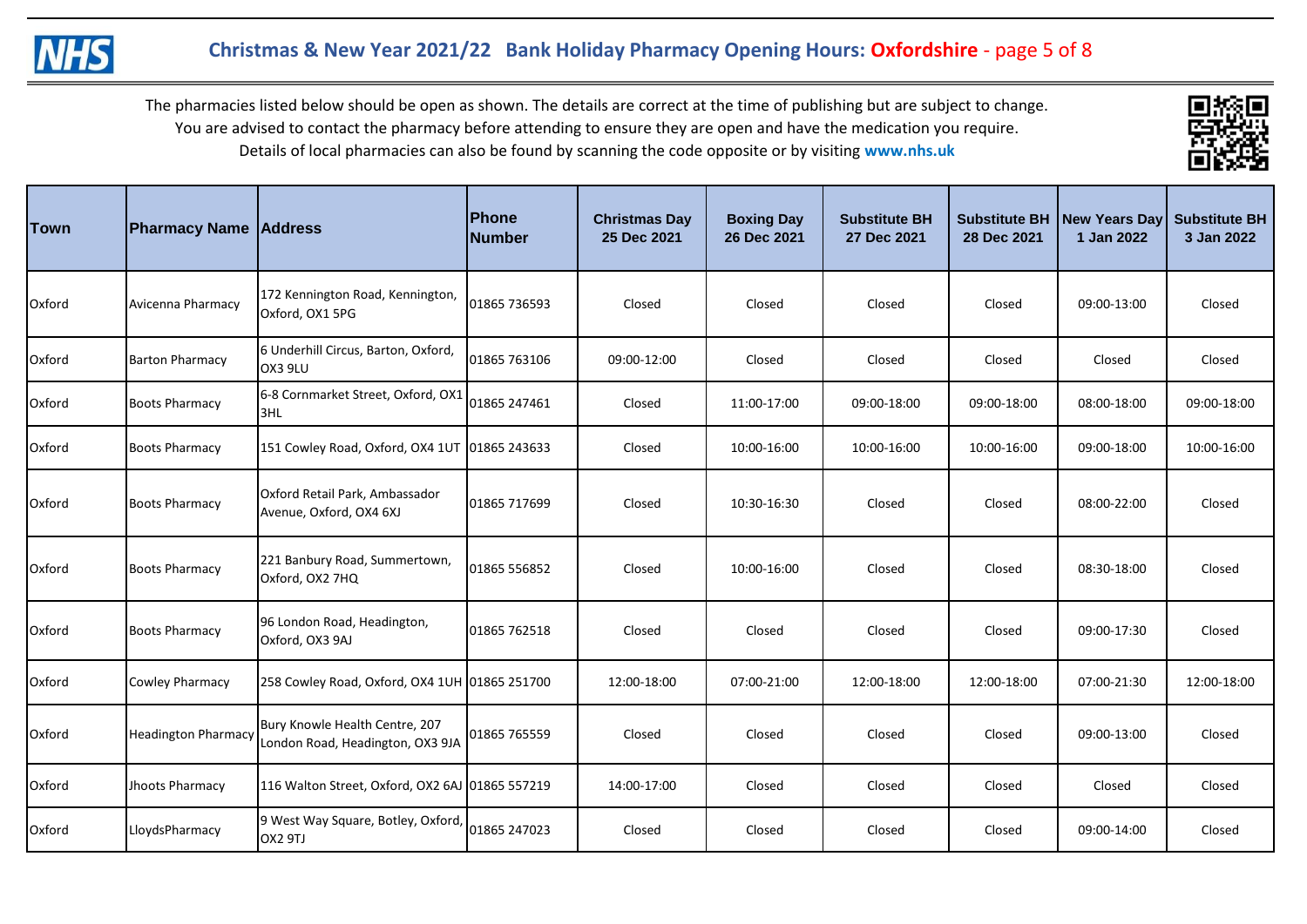



| <b>Town</b> | <b>Pharmacy Name Address</b>     |                                                                 | <b>Phone</b><br><b>Number</b> | <b>Christmas Day</b><br>25 Dec 2021 | <b>Boxing Day</b><br>26 Dec 2021 | <b>Substitute BH</b><br>27 Dec 2021 | <b>Substitute BH</b><br>28 Dec 2021 | New Years Day Substitute BH<br>1 Jan 2022 | 3 Jan 2022  |
|-------------|----------------------------------|-----------------------------------------------------------------|-------------------------------|-------------------------------------|----------------------------------|-------------------------------------|-------------------------------------|-------------------------------------------|-------------|
| Oxford      | Lloydspharmacy (in<br>Sainsbury) | J Sainsbury Store, Heyford Hill,<br>Littlemore, Oxford, OX4 4XR | 01865 777663                  | Closed                              | Closed                           | 10:00-16:00                         | 10:00-16:00                         | 08:00-18:00                               | 10:00-16:00 |
| Oxford      | <b>Marston Pharmacy</b>          | 11-13 Old Marston Road, Marston,<br>Oxford, OX3 OJR             | 01865 243824                  | Closed                              | Closed                           | Closed                              | Closed                              | 09:00-17:30                               | Closed      |
| Oxford      | Oxford E-Pharmacy                | Interzone House, 74-77 Magdalen<br>Road, Oxford, OX4 1RE        | 01865 244981                  | Closed                              | Closed                           | 09:00-18:00                         | 09:00-18:00                         | Closed                                    | 09:00-18:00 |
| Oxford      | <b>Rowlands Pharmacy</b>         | East Oxford Health Centre, 2 Manzil<br>Way, Oxford, OX4 1GE     | 01865 248963                  | Closed                              | Closed                           | Closed                              | Closed                              | 09:00-13:00                               | Closed      |
| Oxford      | <b>Rowlands Pharmacy</b>         | 57 Osler Road, Headington, Oxford,<br>OX3 9BH                   | 01865 762979                  | Closed                              | Closed                           | Closed                              | Closed                              | 09:00-12:00                               | Closed      |
| Oxford      | <b>Rowlands Pharmacy</b>         | 227 Banbury Road, Summertown,<br>Oxford, OX2 7HQ                | 01865 558348                  | Closed                              | Closed                           | Closed                              | Closed                              | 09:00-12:00                               | Closed      |
| Oxford      | <b>Rowlands Pharmacy</b>         | 17 Ivy Close, Cowley, Oxford, OX4<br>2NB                        | 01865 777089                  | Closed                              | Closed                           | Closed                              | Closed                              | 09:00-12:00                               | Closed      |
| Oxford      | <b>Rowlands Pharmacy</b>         | 13 Atkyns Road, Headington,<br>Oxford, OX3 8RA                  | 01865 766978                  | Closed                              | Closed                           | Closed                              | Closed                              | 09:00-13:00                               | Closed      |
| Oxford      | <b>Rowlands Pharmacy</b>         | 1 Henley Avenue, Oxford, OX4 4DH                                | 01865 711722                  | Closed                              | Closed                           | Closed                              | Closed                              | 09:00-13:00                               | Closed      |
| Oxford      | Superdrug Pharmacy               | Unit5, Templars Square, Cowley<br>Centre, Oxford, OX4 3UZ       | 01865 779299                  | Closed                              | Closed                           | Closed                              | Closed                              | 09:00-17:30                               | Closed      |
| Oxford      | The Roundway<br>Pharmacy         | 3 The Roundway, Green Road,<br>Headington, Oxford, OX3 8DH      | 01865 766994                  | Closed                              | Closed                           | Closed                              | Closed                              | 09:00-13:00                               | Closed      |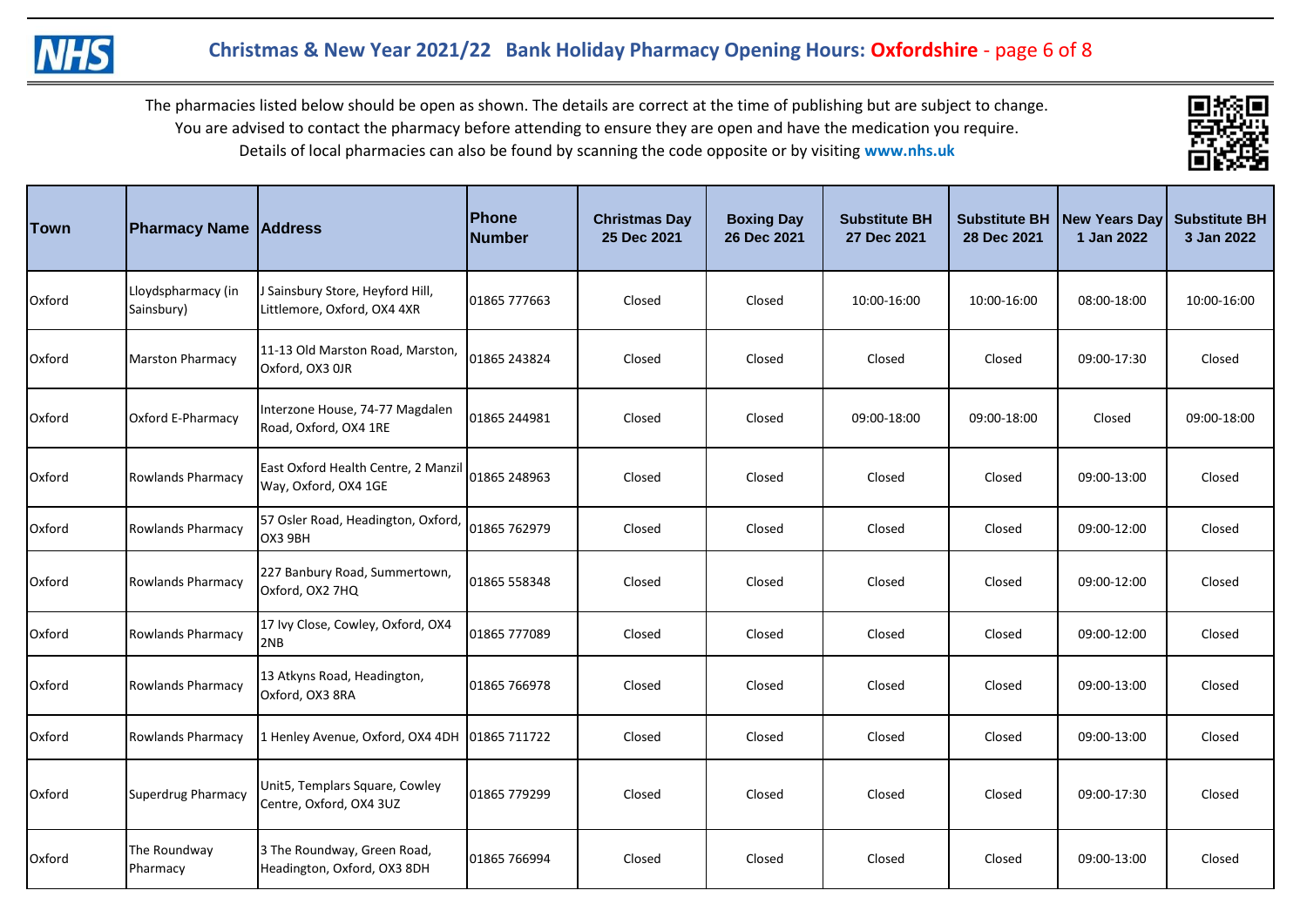



| Town        | <b>Pharmacy Name Address</b>            |                                                           | <b>Phone</b><br><b>Number</b> | <b>Christmas Day</b><br>25 Dec 2021 | <b>Boxing Day</b><br>26 Dec 2021 | <b>Substitute BH</b><br>27 Dec 2021 | <b>Substitute BH</b><br>28 Dec 2021 | New Years Day<br>1 Jan 2022 | <b>Substitute BH</b><br>3 Jan 2022 |
|-------------|-----------------------------------------|-----------------------------------------------------------|-------------------------------|-------------------------------------|----------------------------------|-------------------------------------|-------------------------------------|-----------------------------|------------------------------------|
| Oxford      |                                         | Woodlands Pharmacy 82 Botley Road, Oxford, OX2 0BU        | 01865 242649                  | Closed                              | Closed                           | 09:00-14:00                         | Closed                              | 09:00-13:00                 | 09:00-14:00                        |
| Oxford      | <b>Woodstock Pharmacy</b>               | 24 High Street, Woodstock, Oxford,<br><b>OX20 1TF</b>     | 01993 811492                  | Closed                              | Closed                           | Closed                              | Closed                              | 09:00-17:00                 | Closed                             |
| Oxford      | <b>Woodstock Road</b><br><b>Chemist</b> | 59 Woodstock Road, Oxford, OX2<br>6HJ                     | 01865 515226                  | Closed                              | Closed                           | Closed                              | Closed                              | 09:00-13:00                 | Closed                             |
| Thame       | <b>Boots Pharmacy</b>                   | The Health Centre, East Street,<br>Thame, OX9 3JZ         | 01844 218248                  | Closed                              | Closed                           | Closed                              | Closed                              | 09:00-13:00                 | Closed                             |
| Thame       | <b>Boots Pharmacy</b>                   | 4-5 High Street, Thame, OX9 2BU                           | 01844 213882                  | Closed                              | 10:00-16:00                      | Closed                              | Closed                              | 09:00-17:30                 | Closed                             |
| Wallingford | <b>Boots Pharmacy</b>                   | 7/8 Market Place, Wallingford,<br><b>OX10 0EG</b>         | 01491 839061                  | Closed                              | 10:00-16:00                      | 10:00-16:00                         | 10:00-16:00                         | 08:30-17:30                 | 10:00-16:00                        |
| Wantage     | <b>Boots Pharmacy</b>                   | 50/51 Market Place, Wantage,<br><b>OX12 8AW</b>           | 01235 765227                  | Closed                              | 10:00-16:00                      | Closed                              | Closed                              | 09:00-17:30                 | Closed                             |
| Wantage     | <b>Bretts Pharmacy</b>                  | 11-12 Millbrook Square, Grove,<br>Wantage, OX12 7JZ       | 01235 763941                  | Closed                              | Closed                           | Closed                              | Closed                              | 09:00-16:00                 | Closed                             |
| Wantage     | LloydsPharmacy                          | The New Health Centre, Mably<br>Way, Wantage, OX12 9BN    | 01235 763028                  | Closed                              | Closed                           | Closed                              | Closed                              | 09:30-12:00                 | Closed                             |
| Watlington  | <b>Watlington Pharmacy</b>              | Market Place, Watlington, OX49<br>5PU                     | 01491 612248                  | Closed                              | Closed                           | Closed                              | Closed                              | 09:00-13:00                 | Closed                             |
| Wheatley    | <b>Wheatley Pharmacy</b>                | Morland House Surgery, London<br>Road, Wheatley, OX33 1YJ | 01865 874047                  | Closed                              | Closed                           | Closed                              | Closed                              | 08:45-13:00                 | Closed                             |